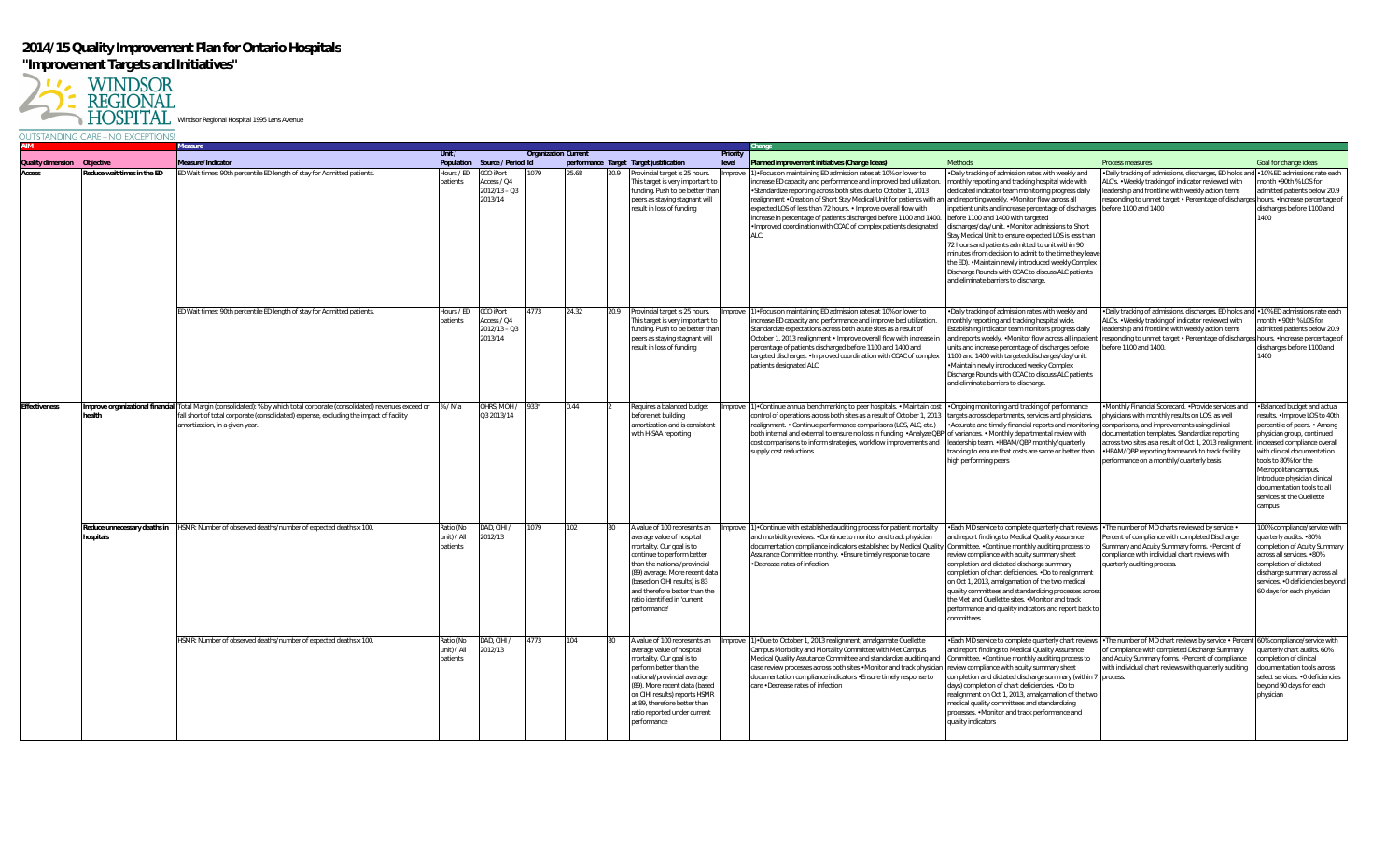| Integrated      | educe unnecessary time spent<br>n acute care                                          | Percentage ALC days: Total number of acute inpatient days designated as ALC, divided by the % / All acute Ministry of<br>total number of acute inpatient days.<br>Percentage ALC days: Total number of acute inpatient days designated as ALC, divided by the % / All acute Ministry of | atients                   | Health Portal /<br>Q3 2012/13-<br>Q2 2013/14                                                             | 4773 | 23.65 | 12   | Aim is to be close to provincial<br>arget (9.45%)<br>Aim is to be close to the                                                                 | mprove | (). Continue collaboration with CCAC ESCLHIN in the implementation<br>of Home First Strategies including newly created rest home 6 week<br>pilot program to facilitate placement of ALC patients. . Recognize<br>value of timely, patient level data to reduce wait times and provide<br>ongoing monitoring and tracking of indicators . Develop and apply<br>targeted strategies to continuously decrease ALC patients lengths of<br>stay • • Implement escalation planning when needed exceeds<br>1) Continue collaboration with CCAC ESCLHIN in the implementation | Conduct weekly complex discharge rounds with<br>ospital Utilization team and social work and CCAC<br>ase managers in identifying barriers to discharge for<br>patients with complex issues. . Conduct coordinated<br>are planning and discharge planning . Address<br>barriers to discharge at the patient level . Educate<br>atients and families about the appropriateness of<br>ervices<br>Conduct weekly complex discharge rounds with                                                                                                                                                                                               | The number of patients admitted per day. . The<br>umber of patient designated ALC. . The number of<br>ALC patients discharged/day . Percentage of patients<br>eceiving coordinated care planning<br>The number of patient admitted per day. . The                                                                               | Reduction in the # of patients<br>admitted per day . 10%<br>eduction overall in the number<br>of patient declared ALC .100%<br>of patients and/or families<br>rovided education about the<br>appropriateness of acute care<br>ervices .100% of coordinated<br>care planning conducted<br>Reduction in the # of patients |
|-----------------|---------------------------------------------------------------------------------------|-----------------------------------------------------------------------------------------------------------------------------------------------------------------------------------------------------------------------------------------------------------------------------------------|---------------------------|----------------------------------------------------------------------------------------------------------|------|-------|------|------------------------------------------------------------------------------------------------------------------------------------------------|--------|-----------------------------------------------------------------------------------------------------------------------------------------------------------------------------------------------------------------------------------------------------------------------------------------------------------------------------------------------------------------------------------------------------------------------------------------------------------------------------------------------------------------------------------------------------------------------|------------------------------------------------------------------------------------------------------------------------------------------------------------------------------------------------------------------------------------------------------------------------------------------------------------------------------------------------------------------------------------------------------------------------------------------------------------------------------------------------------------------------------------------------------------------------------------------------------------------------------------------|---------------------------------------------------------------------------------------------------------------------------------------------------------------------------------------------------------------------------------------------------------------------------------------------------------------------------------|-------------------------------------------------------------------------------------------------------------------------------------------------------------------------------------------------------------------------------------------------------------------------------------------------------------------------|
|                 |                                                                                       | total number of acute inpatient days.                                                                                                                                                                                                                                                   | atients                   | Health Portal /<br>$Q32012/13 -$<br>Q2 2013/14                                                           |      |       |      | provincial target (9.45%)                                                                                                                      | mprove | of Home First Strategies including the rest home 6 week pilot<br>orogram to facilitate placement of ALC patients. . Recognize value of<br>timely, patient level data to reduce wait times and provide ongoing<br>nonitoring and tracking of indicators . Develop and apply targeted<br>strategies to continuously decrease ALC patients length of stay .<br>mplement utilization team on site to better coordinate discharges<br>and care planning for ALC patients                                                                                                   | ospital Utilization team, social work and CCAC case<br>anagers in identifying barriers to discharge for<br>patients with complex issues. . Conduct coordinated<br>are planning and discharge planning is implemented .<br>Address barriers to discharge at the patient level<br>Educate patients and families about the<br>ippropriateness of services                                                                                                                                                                                                                                                                                   | umber of patient designated ALC. . The number of<br>ALC patients discharged/day . Percentage of patients<br>eceiving coordinated care planning                                                                                                                                                                                  | dmitted per day . 10%<br>eduction overall in the number<br>of patient declared ALC .100%<br>of patients and/or families<br>rovided education about the<br>appropriateness of acute care<br>ervices .100% of coordinated<br>are planning conducted:                                                                      |
|                 | Reduce unnecessary hospita<br>eadmission                                              | Readmission to any facility within 30 days for selected CMGs for any cause: The rate of non-<br>elective readmissions to any facility within 30 days of discharge following an admission for<br>select CMGs                                                                             | patients                  | % / All acute DAD, CIHI / Q2<br>2012/13-01<br>2013/14                                                    | 1079 | 16.41 |      | Targeting 30 day readmissions<br>for selected CMG's, CHF and<br>COPD supports the ESCLHIN<br>chronic disease management<br>nitiatives overall. | nprove | . Implementation of a revised standardized care pathway to quide<br>care from admission to discharge and beyond : Value stream process<br>mapping was utilized to outline current state care processes and to<br>identify gaps/barriers to delivering best-practice care for both CHF<br>and COPD patients at the Met campus. . A pilot unit was selected to<br>test the future state processes for CHF patients and the same<br>protocol will be followed for COPD patients                                                                                          | ppointment . Pilot unit selection and Educational<br>rogram developed and provided to all staff on the<br>pilot units •Standardized Order Set to start in ED<br>Standardized patient education package developed<br>used for inpatients and community patient education<br>or continuity) . Training for nurses on the new care<br>bathway and patient education materials .Automatic<br>eferral to CCAC for follow-up post discharge .<br>ppointment with Primary Care Provider scheduled<br>or the patient prior to discharge . Auditing<br>ompliance with the future state processes to ensure<br>adherence to standardized processes | Audit key steps in the pathway to ensure adherence . % of order set utilized; .% of patients received CCAC<br>e. Order set utilization, CCAC on discharge, follow-up consult and/or referral; •% of CHF and COPD patients<br>will have a follow-up appointment with MD .% of staff<br>In pilot unit receiving education program | .90% of order set utilized on<br>pilot unit; •95% of patients<br>eceived CCAC consult and/or<br>eferral; •100% of CHF and<br>COPD patients will have a<br>follow-up appointment with<br>MD .100% of staff on pilot unit<br>eceive education program                                                                     |
|                 |                                                                                       | Readmission to any facility within 30 days for selected CMGs for any cause: The rate of non-<br>elective readmissions to any facility within 30 days of discharge following an admission for<br>select CMGs                                                                             | % / All acute<br>patients | DAD, CIHI / Q2 4773<br>2012/13-Q1<br>2013/14                                                             |      | 15.32 |      | argeting 30 day readmission<br>for selected CMG's, CHF<br>supports the ESCLHIN chronic<br>disease management initiative<br>verall.             | nprove | 1) • Utilize appropriate risk assessment to prospectively identify<br>patients who might benefit from more intense post discharge care<br>Implement coordinated discharge planning communication and<br>documentation . Begin standardization of processes across both<br>acute care sites                                                                                                                                                                                                                                                                            | Utilization of readmission tool for CHF patients .<br>coordinate discharge planning communication and<br>ocumentation                                                                                                                                                                                                                                                                                                                                                                                                                                                                                                                    | compliance with readmission tool and associated<br>oost discharge interventions on all CHF patients . %<br>compliance on coordinated care planning on all CHF<br>patients                                                                                                                                                       | 90% compliance with<br>eadmission tool and associated<br>ost discharge interventions on<br>Ill CHF patients . 100 %<br>ompliance on coordinated care<br>lanning on all CHF patients                                                                                                                                     |
| Patient-centred | mprove patient satisfaction                                                           | From NRC Picker: "Overall, how would you rate the care and services you received at the<br>ospital (inpatient care)?" (add together % of those who responded "Excellent, Very Good<br>and Good").                                                                                       | % / All<br><b>atients</b> | NRC Picker /<br>Oct 2012- Sept<br>2013                                                                   | 079  | 94.35 | 96.4 | This target is based on the<br>established benchmark set for<br>Select QIP Core Indicators.                                                    | nprove | (of eSustain and improve on existing overall patient satisfaction scores eReport monthly and quarterly NRC Picker results<br>. Well-come"" Program piloted in 2013 on one unit will be rolled out<br>to remaining medical units · Seek immediate feedback from patients<br>. As a result of realignment on October 1, 2013, ongoing efforts to<br>standardize practices across both campuses to increase the patients<br>overall experience                                                                                                                           | Well-come Program allows volunteers to meet with<br>ewly admitted patients to orient them and their<br>oved ones to the hospital . Introduce exit survey on<br>the patient TY's to provide immediate feedback on<br>motional support component of care                                                                                                                                                                                                                                                                                                                                                                                   | % or greater overall satisfaction . Measure response<br>ate to NRC Picker                                                                                                                                                                                                                                                       | •95 % or greater overall<br>atisfaction .10% increase in<br>esponse rate with TV<br>prompting introduced                                                                                                                                                                                                                |
|                 |                                                                                       | From NRC Picker: "Overall, how would you rate the care and services you received at the<br>hospital (inpatient care)?" (add together % of those who responded "Excellent, Very Good<br>and Good").                                                                                      | %/All<br>atients          | NRC Picker /<br>Oct 2012- Sept<br>2013                                                                   | 4773 | 91.38 | 96.4 | This target is based on the<br>established benchmark set for<br>Select QIP Core Indicators.                                                    |        | nprove 1). Sustain and improve on existing overall patient satisfaction scores . Report monthly and quarterly NRC Picker results<br>•As a result of realignment on October 1, 2013, ongoing efforts to<br>standardize practices across both campuses to increase the patients<br>overall experience •Introduce AIDET Training to the Ouellette Campus Introduce, Duration, Explanation< Thank you                                                                                                                                                                     | Conduct AIDET Training Seminars for Leadership and rate to NRC Picker<br>frontline staff reinforcing 5 processes: Acknowledge,                                                                                                                                                                                                                                                                                                                                                                                                                                                                                                           | •% or greater overall satisfaction • Measure response                                                                                                                                                                                                                                                                           | •95 % or greater overall<br>atisfaction .10% increase in<br>esponse rate with TV<br>prompting introduced                                                                                                                                                                                                                |
|                 |                                                                                       | From NRC Picker: "Overall, how would you rate the care and services you received at the ED?" % / ED<br>(add together % of those who responded "Excellent, Very Good and Good").                                                                                                         | atients                   | NRC Picker /<br>2013                                                                                     | 1079 | 85.86 |      | 91.8 This target is based on the<br>established benchmark set for<br>Select QIP CoreIndicators.                                                |        | nprove 1). Sustain and improve on existing overall patient satisfaction scores . Report monthly and quarterly NRC Picker results<br>. Well-come"" Program piloted in 2013 on one unit will be rolled out<br>to remaining medical units . Seek immediate feedback from patients<br>As a result of realignment on October 1, 2013, ongoing efforts to<br>standardize practices across both campuses to increase the patients<br>overall experience                                                                                                                      | Well-come Program allows volunteers to meet with<br>newly admitted patients to orient them and their<br>oved ones to the hospital . Introduce exit survey on<br>he patient TY's to provide immediate feedback on<br>notional support component of care                                                                                                                                                                                                                                                                                                                                                                                   | % or greater overall satisfaction . Measure response<br>rate to NRC Picker                                                                                                                                                                                                                                                      | +95 % or greater overall<br>atisfaction .10% increase in<br>esponse rate with TV<br>prompting introduced                                                                                                                                                                                                                |
|                 |                                                                                       | From NRC Picker: "Overall, how would you rate the care and services you received at the ED?" % / ED<br>(add together % of those who responded "Excellent, Very Good and Good").                                                                                                         | patients                  | NRC Picker /<br>2013                                                                                     | 4773 | 87.79 | 91.8 | This target is based on the<br>established benchmark set for<br>Select OIP CoreIndicators                                                      | nprove | 1) Sustain and improve on existing overall patient satisfaction scores . Report monthly and quarterly NRC Picker results<br>• As a result of realignment on October 1, 2013, ongoing efforts to<br>standardize practices across both campuses to increase the patients<br>overall experience •Introduce AIDET Training to the Ouellette Campus Introduce, Duration, Explanation< Thank you                                                                                                                                                                            | Conduct AIDET Training Seminars for Leadership and rate to NRC Picker<br>frontline staff reinforcing 5 processes: Acknowledge,                                                                                                                                                                                                                                                                                                                                                                                                                                                                                                           | •% or greater overall satisfaction •Measure response                                                                                                                                                                                                                                                                            | •95 % or greater overall<br>atisfaction .10% increase in<br>esponse rate with TV<br>prompting introduced                                                                                                                                                                                                                |
| Safety          | ncrease proportion of patients<br>eceiving medication<br>econciliation upon admission | Medication reconciliation at admission: The total number of patients with medications<br>conciled as a proportion of the total number of patients admitted to the hospital.                                                                                                             | % / All<br>atients        | Hospital<br>collected data<br>Most recent<br>quarter<br>vailable (e.g.<br>Q2 2013/14, Q.<br>2013/14 etc) |      | 52.4  |      | Baseline being established with<br>data for Q3 2013 to be able to<br>determine percentage increase<br>for following year.                      |        | nprove 1) • Introduce process to increase compliance by ensuring the<br>standardization of practice to Best Possible Medication History<br>(BPMH), a precursor to effective medication reconciliation<br>ompliance . Increase compliance with medication reconciliation<br>education .Unit-based re-design (RPH + tech pair) assigned to<br>Med/Surg units to support timely Med Rec completion (current pilot<br>on one unit to spread to other medical                                                                                                              | ewly admitted patients to Med/Surg units. .Audit<br>sults with weekly documentation of medication<br>econciliation completions and immediately educate<br>aff who are under target                                                                                                                                                                                                                                                                                                                                                                                                                                                       | Pharmacists will lead Medication Reconciliation for all •% of med Surg patients assessed by a pharmacist •% •2 MedRecs per day per<br>of patients with a documented BPMH                                                                                                                                                        | pharmacist to achieve 55%<br>consults on all Med/Surg<br>patients admitted.                                                                                                                                                                                                                                             |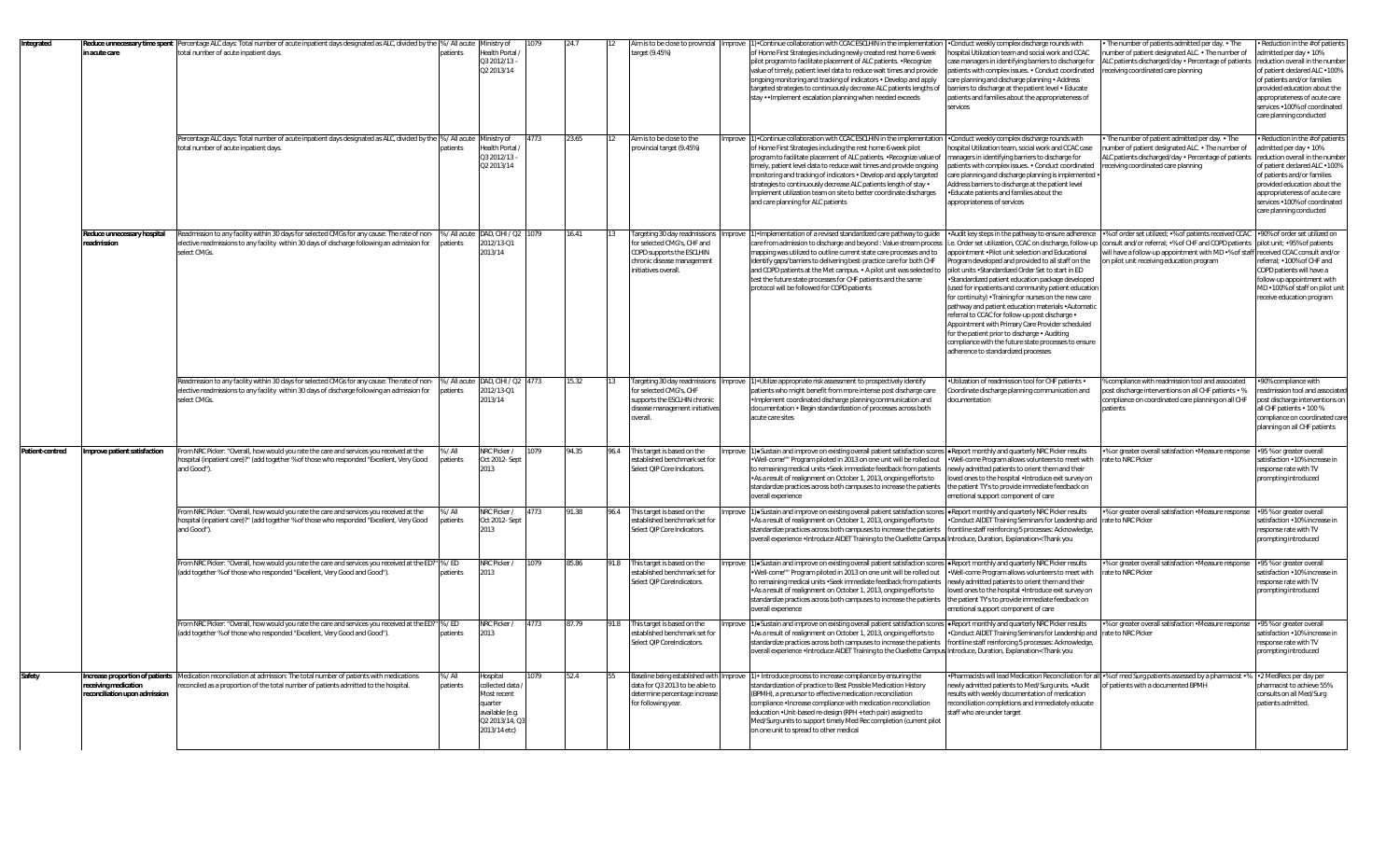|                                            | Medication reconciliation at admission: The total number of patients with medications<br>econciled as a proportion of the total number of patients admitted to the hospital.                                                                                                                                                                                                                | % / All<br>atients                                       | lospital<br>ollected data<br>Aost recent<br>uarter<br>available (e.q.<br>Q2 2013/14, Q<br>2013/14 etc) | 773  |              | aseline being established with Improve<br>data for Q3 2013 to be able to<br>determine percentage increase<br>for following year.                                                                                                                                                                              |         | 1) • Introduce process to increase compliance by ensuring the<br>tandardization of practice to Best Possible Medication History<br>BPMH), a precursor to effective medication reconciliation<br>ompliance . Increase compliance with medication reconciliation<br>education . Unit-based re-design (RPH + tech pair) assigned to<br>Med/Surg units to support timely Med Rec completion (in place at<br>Ouellette in 3 areas and spreading to Met this year - pilot on 6N<br>urrently)                                                  | ewly admitted patients to Med/Surg units. .Audit<br>esults with weekly documentation of medication<br>econciliation completions and immediately educate<br>staff who are under target                                                                                                                                                                           | Pharmacists will lead Medication Reconciliation for all •% of med Surg patients assessed by a pharmacist •% •2 MedRecs per day per<br>of patients with a documented BPMH                                                                                                        | bharmacist to achieve 50%<br>consults on all Med/Surg<br>patients admitted.                                                                                                                                                           |
|--------------------------------------------|---------------------------------------------------------------------------------------------------------------------------------------------------------------------------------------------------------------------------------------------------------------------------------------------------------------------------------------------------------------------------------------------|----------------------------------------------------------|--------------------------------------------------------------------------------------------------------|------|--------------|---------------------------------------------------------------------------------------------------------------------------------------------------------------------------------------------------------------------------------------------------------------------------------------------------------------|---------|-----------------------------------------------------------------------------------------------------------------------------------------------------------------------------------------------------------------------------------------------------------------------------------------------------------------------------------------------------------------------------------------------------------------------------------------------------------------------------------------------------------------------------------------|-----------------------------------------------------------------------------------------------------------------------------------------------------------------------------------------------------------------------------------------------------------------------------------------------------------------------------------------------------------------|---------------------------------------------------------------------------------------------------------------------------------------------------------------------------------------------------------------------------------------------------------------------------------|---------------------------------------------------------------------------------------------------------------------------------------------------------------------------------------------------------------------------------------|
| Reduce hospital acquired<br>nfection rates | DI rate per 1,000 patient days: Number of patients newly diagnosed with hospital-acquired<br>CDI, divided by the number of patient days in that month, multiplied by 1,000 - Average for<br>Jan-Dec. 2013, consistent with publicly reportable patient safety data.                                                                                                                         | Rate per<br>,000 patie<br>lays / All<br>patients         | ublicly<br>eported, MOI<br>2013                                                                        | 979  | 0.24         | Current performace exceeds<br>10th percentile (0.25/1000 pt<br>days) MoHLTC. Target is based<br>on 10% reduction of current<br>performance                                                                                                                                                                    | Improve | 1) . Use of Clorox products for cleaning CDI patient rooms and<br>equipment corporate wide . Continue hand hygiene auditing process<br>and ensure true reflection of hand hygiene practice by utilizing best<br>practice process for auditing. . Educate patients and visitors regarding<br>nand hygiene performance expectations on all units. . Conduct<br>prevalence testing on any unit with higher than expected Hospital<br>Acquired Infections (HAI's) . Thoroughly investigate every incident of<br>hospital acquired infection | Establish daily and terminal cleaning process<br>through housekeeping) for the use of Clorox based<br>oroducts in CDI cases .Ensure that all clinical units are<br>utilizing Clorox based products for cleaning equipmen<br>CDI cases- presently process is being rolled out<br>orporately                                                                      | .% compliance with the use of Clorox in CDI cases as •100% compliance with the us<br>per tracer audits/month ●% of the units have<br>implemented Clorox products in CDI cases                                                                                                   | of Clorox in CDI cases as per<br>tracer audits/month .100% of<br>the units have implemented<br>Clorox products in CDI cases                                                                                                           |
|                                            | CDI rate per 1,000 patient days: Number of patients newly diagnosed with hospital-acquired<br>CDI, divided by the number of patient days in that month, multiplied by 1,000 - Average for<br>Jan-Dec. 2013, consistent with publicly reportable patient safety data.                                                                                                                        | Rate per<br>,000 patier<br>lays / All<br>atients         | ublicly<br>Reported, MOH<br>2013                                                                       | 1773 | 0.46<br>0.25 | Current performace is at the<br>Median (.50/1000 pt days).<br>Target is to meet the 10th<br>percentile (.25/1000 pt days)<br>MoHLTC                                                                                                                                                                           |         | 1) • Use of Clorox products for cleaning CDI patient rooms and<br>quipment corporate wide .As a result of hospital realignment on<br>October 1, 2013, IPAC team to be established and standardize<br>practice across both campuses. . Ensure that alcohol based hand<br>anitizer is available in all patient care areas and at all entrances.<br>Educate leadership on auditing practices. . Introduce HH auditing<br>est practice processes across all areas."                                                                         | Establish daily and terminal cleaning process<br>through housekeeping) for the use of Clorox based<br>oducts in CDI cases $\bullet$ Ensure that all clinical units are<br>tilizing Clorox based products for cleaning equipment<br>1 CDI cases- presently process is being rolled out<br>corporately"                                                           | .% compliance with the use of Clorox in CDI cases as<br>per tracer audits/month $\bullet\%$ of the units have<br>implemented Clorox products in CDI cases "                                                                                                                     | .100% compliance with the us<br>of Clorox in CDI cases as per<br>racer audits/month .100% of<br>the units have implemented<br>Clorox products in CDI cases                                                                            |
|                                            | Hand hygiene compliance before patient contact: The number of times that hand hygiene<br>was performed before initial patient contact divided by the number of observed hand<br>tygiene indications for before initial patient contact multiplied by 100 - consistent with<br>publicly reportable patient safety data.                                                                      | / Health<br>oviders in<br>he entire<br>acility           | ublicly<br>eported, MOH<br>2013                                                                        | 079  | 97.78        | Close to theoretical best (100%) Maintain<br>as WRH tracks and reports all 4<br>moments of hand hygiene.<br>Provincial average for large<br>hospital is 74%                                                                                                                                                   |         | 1) Continue hand hygiene auditing process and ensure true<br>eflection of hand hygiene practice by utilizing best practice process<br>for auditing. • Educate patients and visitors regarding hand hygiene<br>performance expectations on all units. . Conduct prevalence testing<br>on any unit with higher than expected Hospital Acquired Infections<br>(HAI's) . Thoroughly investigate every incident of hospital acquired<br>infection                                                                                            | Conduct hand hygiene audits weekly based on best<br>ractice process for auditing .Ongoing patient/<br>amily/visitor education .% compliance with Root<br>ause Analysis conducted on all newly acquired<br>ospital Acquired Infections                                                                                                                           | . Reduction in HAI rate to below target . %<br>compliance overall with the 4 moments of hand<br>ygiene •# of hand hygiene audits conducted weekly<br>% compliance with Root Cause Analysis conducted on moments of hand hygiene .# of<br>every new Hospital Acquired Infection" | · % Reduction in HAI rate to<br>below target • >95%<br>compliance overall with the 4<br>hand hygiene audits conducted<br>weekly .100% compliance with<br>Root Cause Analysis conducted<br>on every new Hospital Acquired<br>Infection |
|                                            | Hand hygiene compliance before patient contact: The number of times that hand hygiene<br>was performed before initial patient contact divided by the number of observed hand<br>hygiene indications for before initial patient contact multiplied by 100 - consistent with<br>publicly reportable patient safety data.                                                                      | 6 / Health<br>roviders in<br>he entire<br>acility        | Publicly<br>Reported, MOH<br>/ 2013                                                                    | 1773 | 70.31        | Close to theoretical best and Improv<br>increased target from 90% that<br>was set in 2012/2013. WRH<br>tracks and reports all 4<br>moments of hand hygiene.<br>Provincial average is 71% for<br>large hospitals.                                                                                              |         | ". As a result of hospital realignment on October 1, 2013, IPAC tear<br>to be established and standardize practice across both campuses.<br>. Ensure that alcohol based hand sanitizer is available in all patient<br>care areas and at all entrances. • Educate leadership on auditing<br>practices. . Introduce HH auditing best practice processes across all<br>areas.'                                                                                                                                                             | • Conduct hand hygiene audits weekly based on best "• Reduction in HAI rate to below target • %<br>oractice process for auditing .Ongoing patient/<br>amily/visitor education .% of leadership trained in<br>uditing practices"                                                                                                                                 | compliance overall with the 4 moments of hand<br>hygiene .# of hand hygiene audits conducted weekly"                                                                                                                                                                            | * % Reduction in HAI rate to<br>below target • >95%<br>compliance overall with the 4<br>moments of hand hygiene •# of<br>hand hygiene audits conducted<br>weekly"                                                                     |
|                                            | VAP rate per 1,000 ventilator days: the total number of newly diagnosed VAP cases in the<br>ICU after at least 48 hours of mechanical ventilation, divided by the number of ventilator<br>days in that reporting period, multiplied by 1,000 - consistent with publicly reportable patien<br>safety data.                                                                                   | रेate per<br>.000<br>entilator<br>Jays / ICU<br>patients | ublicly<br>eported, MOH<br>2013                                                                        | 079  |              | Achieve 100% reduction in VAP Improve<br>incidence and achieve<br>theroetical best (0%). Provincial<br>average is 0.75 for large<br>hospitals. Data is suppressed<br>(as numerator is between 1-4<br>and therefore does not appear<br>in current performance<br>Current performance is<br>.42/1000 vent days. |         | ) - Ensure Safer Health Care Now (SHCN) best practices for VAP have<br>been implemented . Ongoing audits for compliance to best practice.<br>Ensure best practices are followed with hand hygiene                                                                                                                                                                                                                                                                                                                                       | VAP bundle . Ensure hand hygiene compliance . Ensure hand hygiene . % compliance with practices that<br>compliance with practices that promote patient<br>mobility and autonomy . Ensure compliance with the<br>use of venous thromboembolism prophylaxis                                                                                                       | Ensure compliance with the 5 key components of the .% compliance with VAP Bundle .% compliance with<br>promote mobility and autonomy                                                                                                                                            | 100% compliance with VAP<br>Bundle > 95% compliance with<br>Hand Hygiene 100% compliance<br>with practices that promote<br>mobility and autonomy                                                                                      |
|                                            | VAP rate per 1,000 ventilator days: the total number of newly diagnosed VAP cases in the<br>ICU after at least 48 hours of mechanical ventilation, divided by the number of ventilator<br>days in that reporting period, multiplied by 1,000 - consistent with publicly reportable patien<br>safety data.                                                                                   | ate per<br>.000<br>ventilator<br>days / ICU<br>atients   | ublicly<br>eported, MOI<br>2013                                                                        | 773  |              | Maintain established target of Maintain<br>best achieved in Ontario (0%).                                                                                                                                                                                                                                     |         | ) · Ensure Safer Health Care Now (SHCN) best practices for VAP have<br>oeen implemented . Ongoing audits for compliance to best practice. .<br>Ensure best practices are followed with hand hygiene                                                                                                                                                                                                                                                                                                                                     | Ensure compliance with the 5 key components of the % compliance with insertion bundle guidelines . %<br>VAP bundle •Ensure hand hygiene compliance •Ensure compliance with Hand Hygiene •% compliance with<br>compliance with practices that promote patient<br>mobility and autonomy . Ensure compliance with the<br>use of venous thromboembolism prophylaxis | practices that promote mobility and autonomy                                                                                                                                                                                                                                    | 100% compliance with VAP<br>Bundle > 95% compliance with<br>Hand Hygiene 100% compliance<br>with practices that promote<br>mobility and autonomy                                                                                      |
|                                            | Rate of central line blood stream infections per 1,000 central line days: total number of new<br>diagnosed CLI cases in the ICU after at least 48 hours of being placed on a central line, divided<br>by the number of central line days in that reporting period, multiplied by 1,000 - consistent<br>with publicly reportable patient safety data.                                        | Rate per<br>1,000 centr<br>ine days /<br>CU patients     | ublicly<br>Reported, MOH<br>2013                                                                       | 079  |              | Achieve best to date in Ontario Improve<br>(0%). 0.40 is provincial average<br>for large hospitals. Current<br>performance has been<br>suppressed when numerator is<br>between 1-4. Current<br>performance is 0.66/1000 line<br>days.                                                                         |         | 1) · Ensure Safer Health Care Now (SHCN) best practices for central<br>line insertion and maintenance have been implemented and are<br>followed. . Ongoing auditing for compliance to best practice. . Flow<br>sheet used for documentation.                                                                                                                                                                                                                                                                                            | Insertion Bundle Guidelines . Central Line<br>Aaintenance Guidelines Implementing "scrub the<br>hub" competency for insertion, maintenance and<br>documentation of the central line.                                                                                                                                                                            | % compliance with insertion bundle guidelines .%<br>ompliance with Central Line Maintenance Guidelines                                                                                                                                                                          | 100% compliance with<br>insertion bundle quidelines .<br>100% compliance with Central<br>Line Maintenance Guidelines                                                                                                                  |
|                                            | Rate of central line blood stream infections per 1,000 central line days: total number of newly Rate per<br>diagnosed CLI cases in the ICU after at least 48 hours of being placed on a central line, divided 1,000 central Reported, MOH<br>by the number of central line days in that reporting period, multiplied by 1,000 - consistent<br>with publicly reportable patient safety data. | ne days /<br>CU patients                                 | ublicly<br>/ 2013                                                                                      | 773  |              | Maintain established target of Maintair<br>best to date in Ontario and<br>theoretical best (0%).                                                                                                                                                                                                              |         | " Ensure Safer Health Care Now (SHCN) best practices for central<br>line insertion and maintenance have been implemented .Ongoing<br>audits for compliance to best practice. . Utilize flow sheet for<br>documentation."                                                                                                                                                                                                                                                                                                                | Insertion Bundle Guidelines . Central Line<br>Maintenance Guidelines Implementing "scrub the<br>hub" competency for insertion, maintenance and<br>documentation of the central line."                                                                                                                                                                           | • % compliance with insertion bundle guidelines •%<br>compliance with Central Line Maintenance Guidelines"                                                                                                                                                                      | · 100% compliance with<br>insertion bundle quidelines •<br>100% compliance with Central<br>Line Maintenance Guidelines"                                                                                                               |